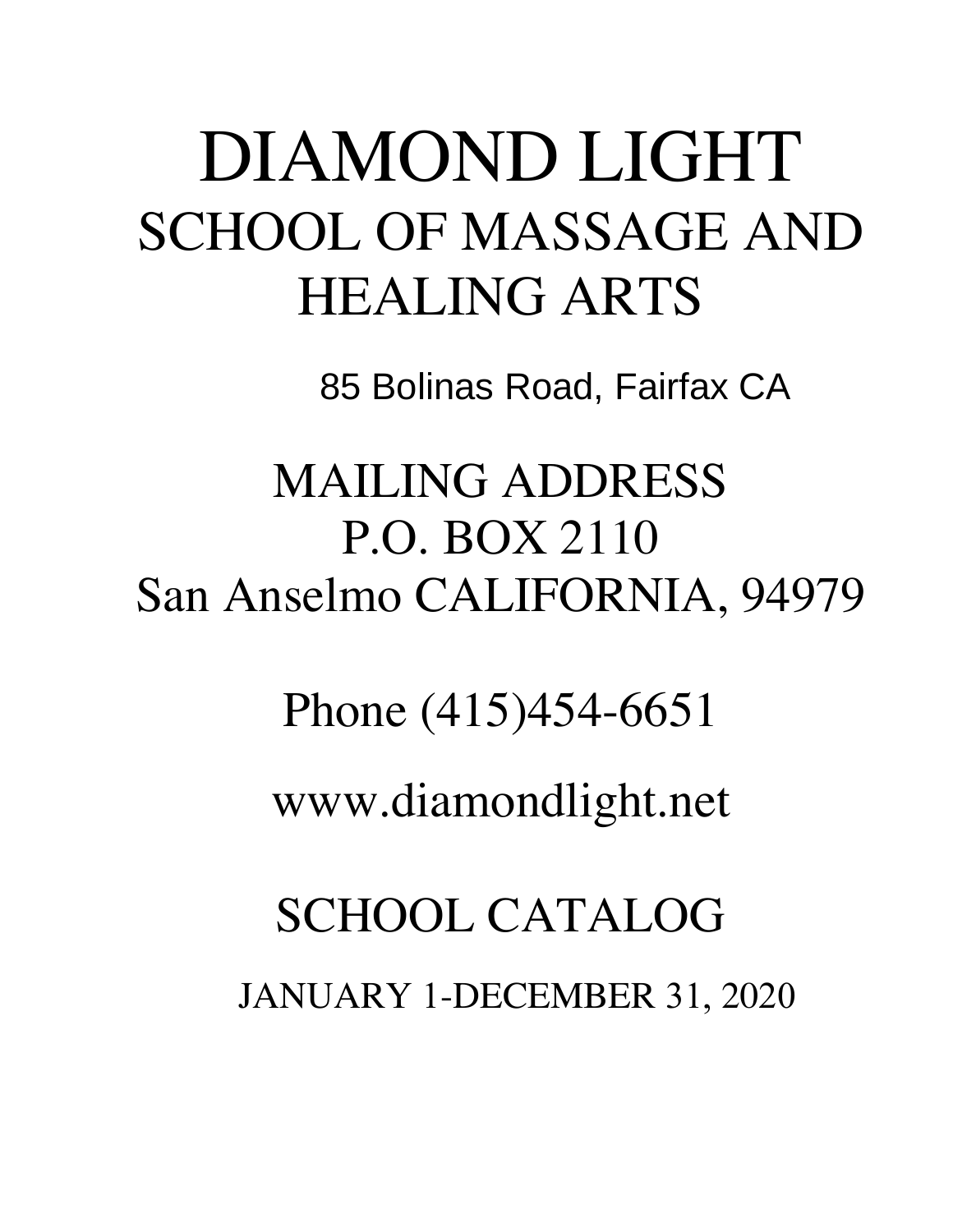DIAMOND LIGHT, SCHOOL OF MASSAGE & HEALING ARTS, California, is a private institution and is approved to operate at 85 Bolinas Road in Fairfax, CA by the Bureau for Private Postsecondary Education. Approval to operate means compliance with state standards as set forth in the CEC and 5, CCR

Diamond Light School of Massage & Healing Arts mission is to teach students the art and science of therapeutic massage & bodywork.

We offer the following 4 courses of study with the following learning objectives $\sim$ 

# **Massage Therapy Course**

Course Objective: Students will learn the theory and practice of therapeutic massage. Graduates are qualified to give a complete therapeutic massage, have a basic understanding of anatomy and understand the skills necessary to begin a private massage practice. Education includes lecture, discussion, demonstration and practice.

# **Advanced Bodywork Therapy Course**

Course Objective: Students will become proficient in advanced deep and subtle massage, bodywork and healing techniques, master the understanding of anatomy and increase their skill to the professional level. They will learn ethic and business skills. Education includes lecture, discussion, demonstration and practice.

# **Professional Bodywork Therapy Course**

Course Objective: Students will become proficient in a wide variety of bodywork and healing techniques in the massage therapy field. They will meet the requirements for certification as a Massage Therapist in California and the requirements to sit for the National Certification exam and the MBLEX

# **Energetic Healing Course**

Course Objective: Students will learn the theory and practice of a variety of subtle Energetic Healing techniques and learn to integrate them into a professional healing session. At the end of the course, students will be proficient in Reiki and CranioSacral Therapy protocols and well as have the ability to create subtle healing sessions from the multitude of tools gathered in this course. Education includes lecture, discussion, demonstration and practice.

Any questions a student may have regarding this catalog that have not been satisfactorily answered by the institution may be directed to the Bureau for Private Postsecondary Education at 1747 N. Market BLVD. Ste 225, Sacramento, CA 95834www.bppe.ca.gov, toll free number (888) 370-7589 or fax (916) 263—1897. Catalog is updated annually.

As a prospective student, you are encouraged to review this catalog prior to signing an enrollment agreement. You are also encouraged to review the School Performance Fact Sheet, which must be provided to you prior to signing an enrollment agreement.

A student or any member of the public may file a complaint about this institution with the Bureau for Private Postsecondary Education by calling (888) 370-7589 or 916-574-8900 or by completing a complaint form, which can be obtained on the bureau's Internet Web site www.bppe.ca.gov,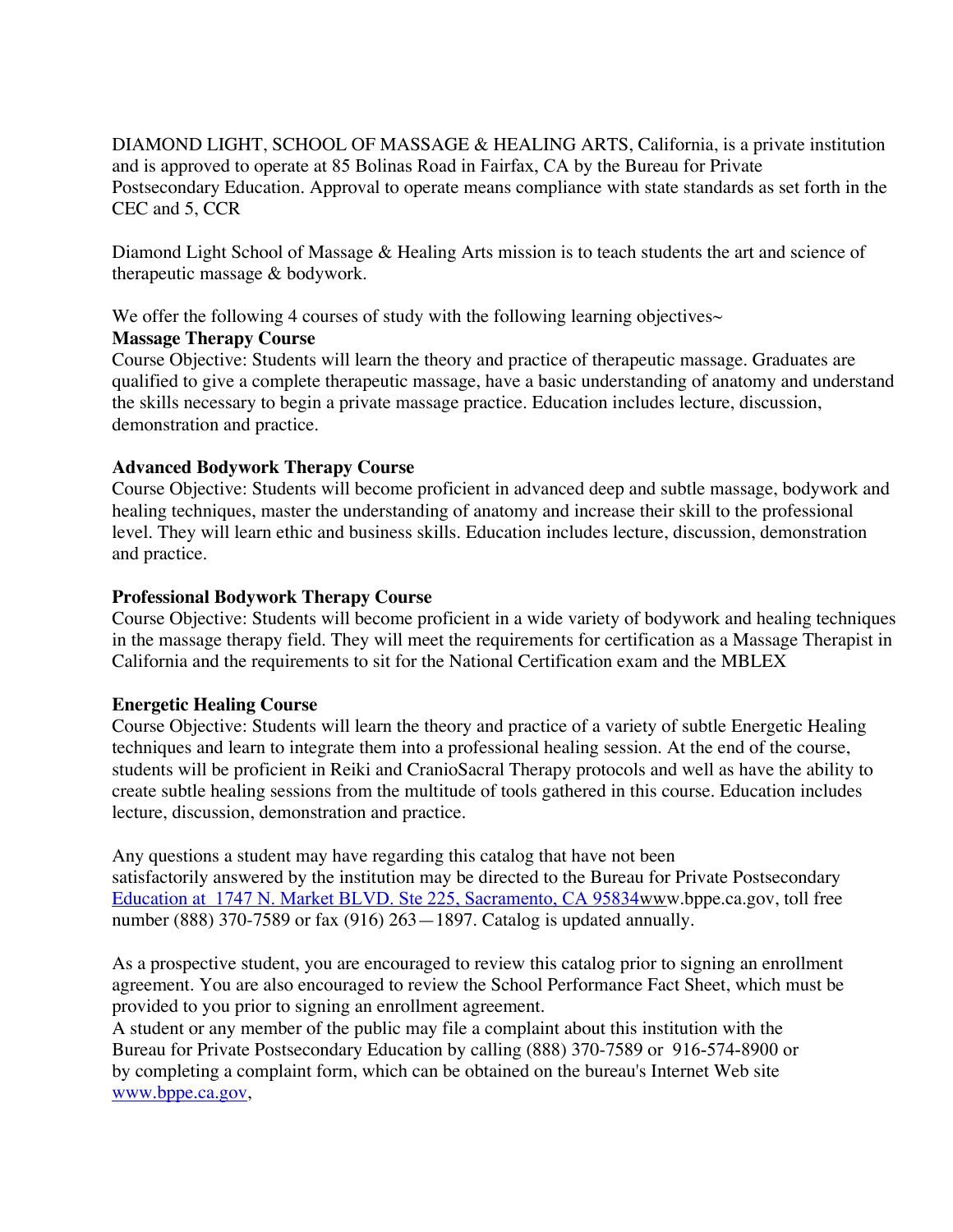#### **School Information**

Classes are held at 85 Bolinas Road in Fairfax, CA Our school is a beautiful large building with a large main studio with hardwood floors, 1 smaller carpeted room, and 2 bathrooms. There is a large parking lot on the premises. Massage tables and supplies, educational charts, textbooks and teaching aides are used for instruction

This institution, the facilities it occupies, and the equipment it utilizes, fully comply with any and all federal, state, and local ordinances and regulations, including those requirements as to fire safety, building safety, and health. Maximum occupancy: 50

Prospective enrollees are encouraged to visit the facility and to discuss personal educational and occupational plans with school personnel prior to enrolling or signing enrollment agreements. The school currently does not have available sponsored programs, government or otherwise, to provide grants or pay portions of tuition & fees. As a prospective student, you are encouraged to review this catalog prior to signing an enrollment agreement. You are also encouraged to review the School Performance Fact Sheet, which must be provided to you prior to signing an enrollment agreement.

The school does not have any dormitory facilities under its control, nor does it provide any type of housing for students. There are apartments, rooms and shared rentals available within a mile of the school that can be rented for anywhere from \$500 - \$1500 or more per month. The school has no responsibility to find or assist a student in finding housing.

The school does not have a library. Students are given a list of required reading materials and purchase them outside of class. Certain manuals and books are available for purchase in class. Used books are made available to students when possible

The institution does not have pending petition in bankruptcy, nor is it operating as a debtor in possession, It has not filed a petition within the preceding five years, nor has had a petition in bankruptcy filed against it within the preceding five years that resulted in reorganization under Chapter 11 of the United States Bankruptcy Code (11 U.S.C. Sec. 1101 et seq.).

#### **Enrollment Requirements**

A. Students may enroll any time during the period beginning 3 months prior to the start of classes and ending after the first week of classes. Students enrolling after classes have begun must make arrangements to receive missed material.

B. There are no prerequisites for enrollment. However, students should be in good physical health and able to speak and understand English. This institution does not provide English as a second language instruction.

All classes are taught in English and students must be proficient in conversational English to enroll in our programs. Students must have the ability to fluently speak, understand and read English. Non native English speakers are required to demonstrate their comprehension of English in an admissions interview. No English language services or ELS instruction is provided

The school does not award credit for prior experiential learning The school does not offer visa services nor vouchers of student status for international students. The school does not offer distance learning.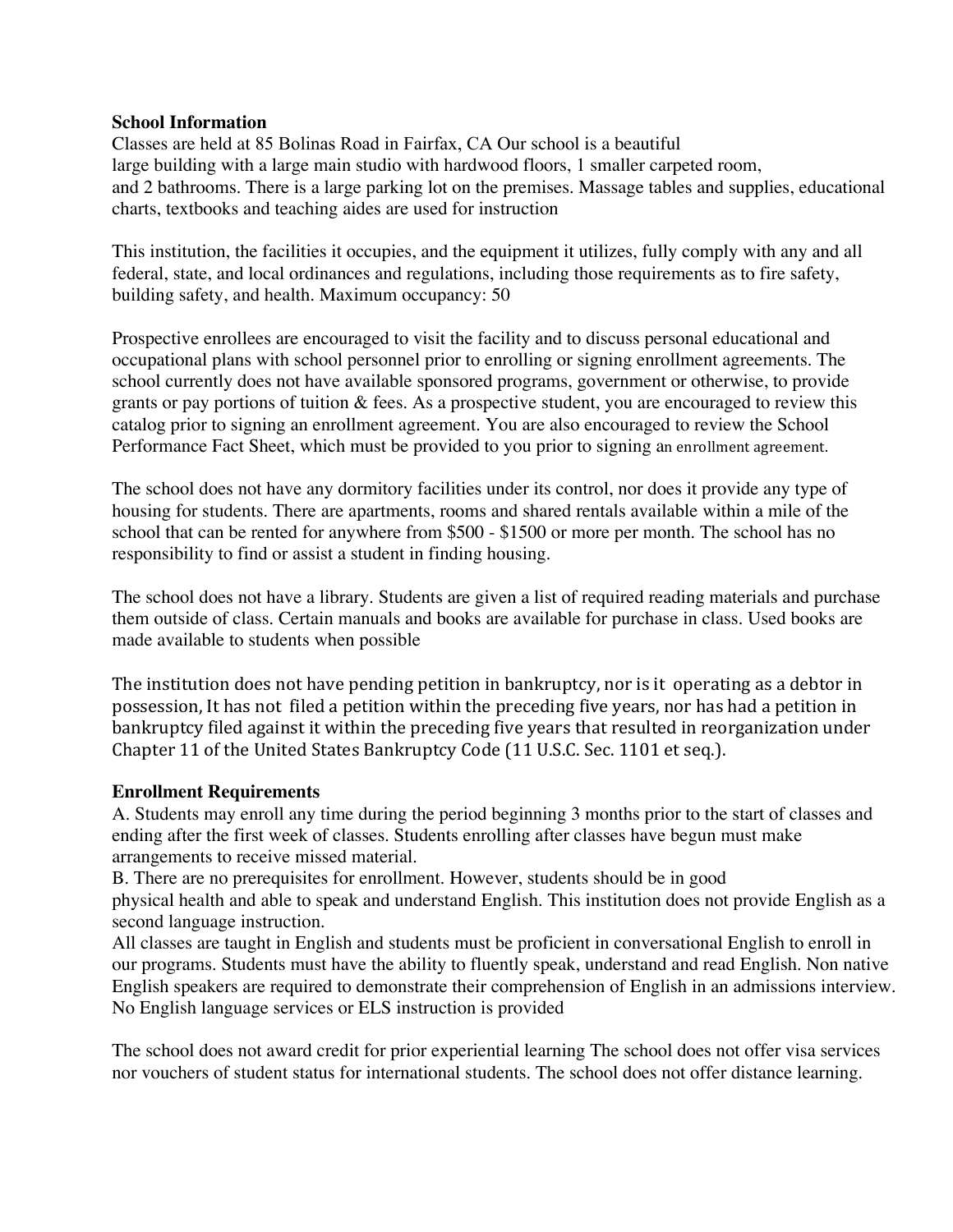#### **Attendance Policy**

Students are expected to attended classes as scheduled as they would be expected to be present for work. Unexcused absences and tardiness will be recorded.

Extreme tardiness (more than 1/2 hour late) will be counted as an absence for that class. Students failing to maintain satisfactory attendance will be counseled by the administrator. If attendance fails to improve, the student may be denied Certification of Completion until they can arrange to satisfactorily demonstrate proficiency of the material missed. Highly excessive absence (more than 25% of classroom hours missed) without a valid excuse may be cause for dismissal. Students may arrange to make up work missed due to absence by meeting outside of class with other students, by arranging a private meeting with the instructor (at an additional fee), or by attending the missed class in a subsequent training. Students having been absent are responsible for material covered during the session(s) missed.

#### **Leave of Absence Policy:**

Students may take a leave of absence and resume class within three years with no penalty. After three years, previous class time is forfeited and the student must begin the program again.

#### **Progress / Grading System:**

Each student will be graded complete or incomplete for each subject in the course outline. Each student must receive a "complete" in each subject before they can receive their Certificate of Completion. Students making unsatisfactory progress must

repeat class work until they can earn a "complete" grade for that class work. All students are evaluated for achievement with a practical exam at the conclusion of each subject module. A passing grade must be awarded by the instructor in this exam to receive credit for the class

#### **Student Conduct**

At the discretion of the school administration, a student may be dismissed from school or placed on probation for serious incident or repeated incident of intoxicated or drugged state of behavior, possession of drugs or alcohol on school premises, possession of weapons on school premises, behavior creating a safety hazard to other

persons at school, disobedient or disrespectful behavior to other students, administrator, or faculty member, or any other stated or determined infraction of conduct.

#### **Employment**

This school will provide instruction and suggestions in finding employment and any vacancies in the field will be made known to students. However, the school provides no placement assistance nor can it guarantee employment.

**Records Retention** Enrollees are advised and cautioned that state law requires this educational institution to maintain school and student records for only a five year period. Transcripts are maintained permanently.

#### **Financial Aid**

The school does not participate in federal or state financial aid programs. If a students obtains a loan, the student will have to repay the full amount of the loan plus interest, less the amount of any refund. If a student receives federal financial aid funds, the student is entitled to a refund of the moneys not paid from federal financial aid funds.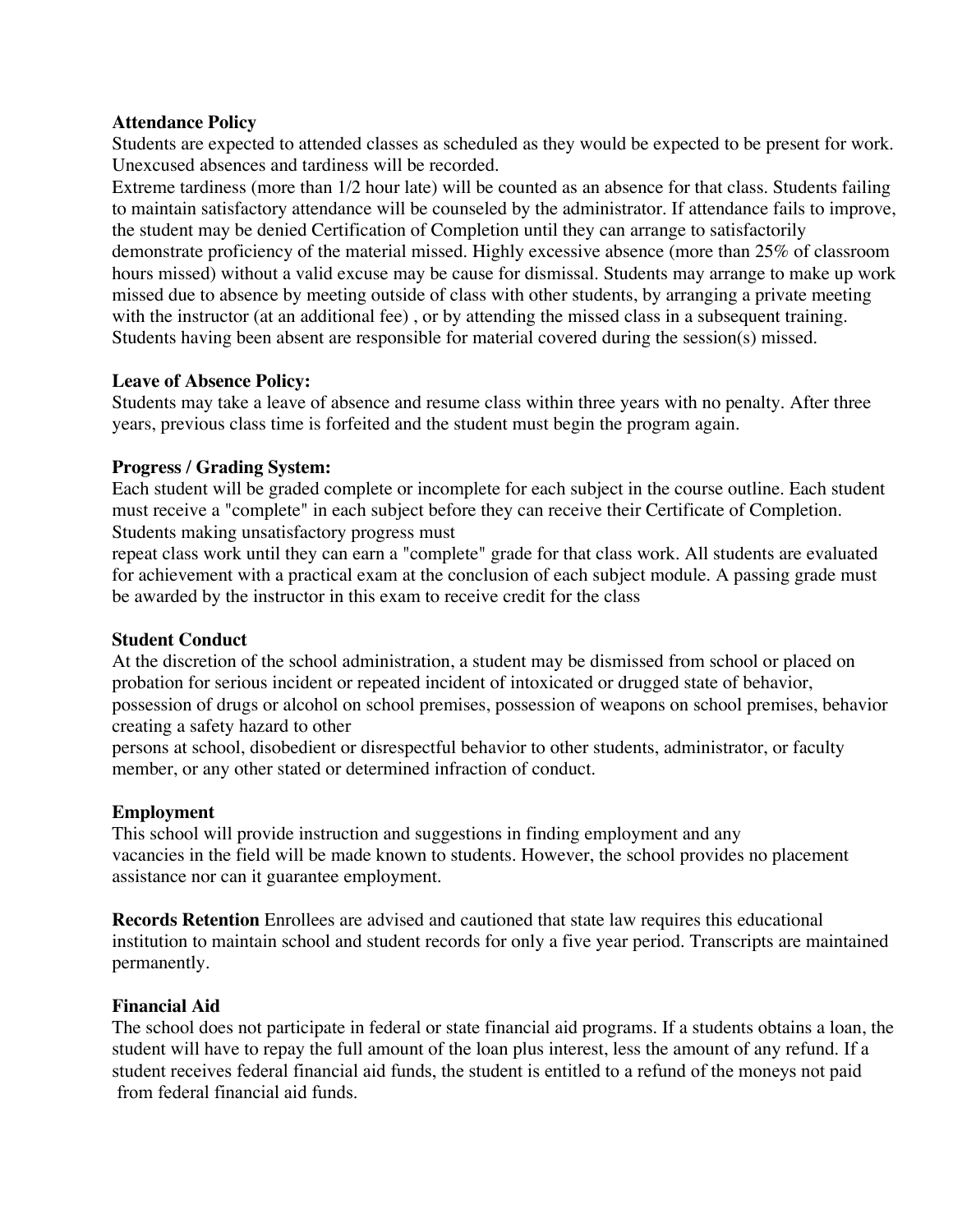# NOTICE CONCERNING TRANSFERABILITY OF CREDITS AND CREDENTIALS EARNED AT OUR INSTITUTION

The transferability of credits you earn at Diamond Light School of Massage & Healing Arts is at the complete discretion of an institution to which you might seek to transfer. Acceptance of the certificate you earn in (program name) is also at the complete discretion of an institution to which you might seek to transfer. If the credits or certificate that you earn at this institution are not accepted at the institution to which you seek to transfer, you may be required to repeat some of your coursework at that institution. For this reason you should make certain that your attendance at this institution will meet your educational goals. This may include contacting an institution to which you seek to transfer after attending Diamond Light School of Massage & Healing Arts to determine if your credits or certificate will transfer. Diamond Light School of Massage & Healing Arts has not entered into any articulation or transfer agreement with any other school, college or university

**Requirements for Certification/ Licensure of Massage Therapists in CA** Requirements to practice massage therapy in California differ from county to county, with some counties requiring certification by the California Massage Therapy Council, (CAMTC) wherein other jurisdictions certification is optional. Certification by the CAMTC supersedes local requirements

. To be eligible for certification as a massage therapist by the CAMTC requires 500 hours of classroom training by a CAMTC approved school, passing the MBLEX exam and submitting an application to the CAMTC, which includes live scan finger printing and background check. Graduates of this institution's 500 hour program are eligible to apply for CAMTC certification and sit for the MBLEX exam Neither this institution or any of it's programs are accredited by an accrediting agency recognized by the United States Department of Education. A student enrolled in an unaccredited institution is not eligible for federal financial aid programs This institution does not offer degree programs.

# **Course Information**

# **Course Title: Professional Bodywork Therapist - Prepares graduates for Massage Therapist career- Us Dept of Labor Classification code 31-9011**

Course Length : 500 hours Class size: 6-24 students

**Course Objective**: Students will learn the theory and practice of a variety of therapeutic massage techniques to qualify them to enter the field as professional Massage Therapists with a wide range of skill and abilities, Included all classes listed below in the subject descriptions section.

Total Charges: \$10,200 -

\$5100 per semester of attendance, Monthly Payment plans of \$1000 per month available **Course Content:** 

A- 322 hours Massage Techniques Including ~All Modalities listed below

B- 50 hours -Business, Hygiene, Health and Ethics

C - 141 hours - Anatomy, Physiology

# **Course Title: Advanced Bodywork Therapist**

Course Length : 250 hours Class size: 12-20 students

**Course Objective**: Students will learn the theory and practice of a variety of

therapeutic massage. techniques to qualify them to demonstrate a wide range of skill and abilities.

These hours may be applied toward CAMTC certification. An additional 250 hour of training is required for CAMTC certification

Students may chose 250 hours worth of classes from all the subjects we offer

# **Course Content:**

A- 125 hours Massage Techniques- theory, assessment and application of basic Massage Techniques B - 125 hours Anatomy, Physiology Kinesiology, Pathology , Business and Ethics

Total Charges: \$4250 for 1 semester (3 months) Monthly payment plans of \$1000 per month available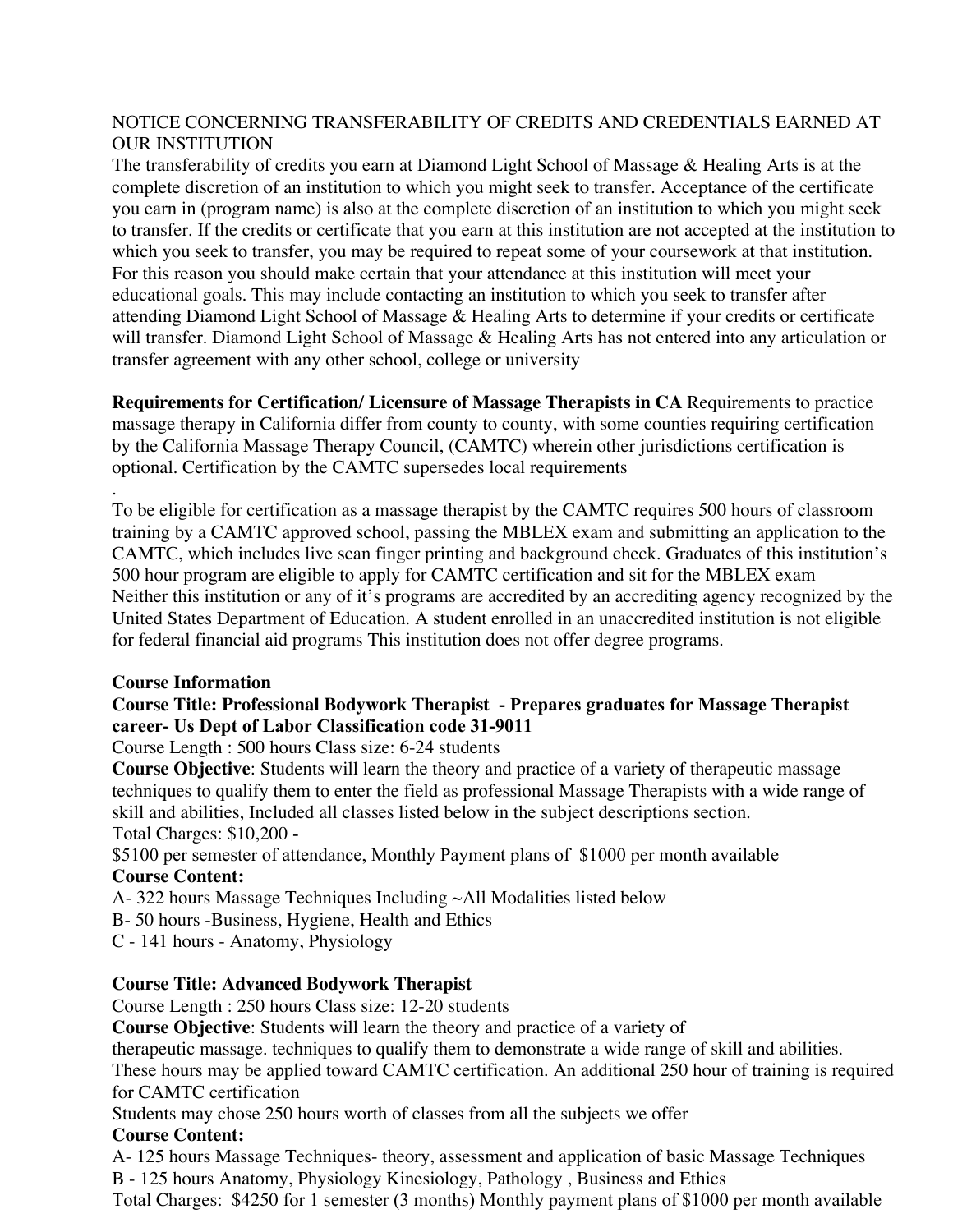#### **Course Title: Massage Therapy Course –**

Course Length : 100 hours Class size: 6- 10 students

includes Massage Essentials, Body Mechanics, Reflexology,

Course objective: Students will learn to perform a basic professional full body massage sequence, gain a working understanding of structural anatomy and learn proper body mechanics. Total Charges Total Charges \$2025 for 2 month course. \$1000 due per month

### **Course Title: Energetic Healing Certification**

Course Length : 100 hours Class size: 6- 10 students

Healing, Meditation & Energy Principles, Silent Meditation Retreat

# **Course Objective**:

Students will learn the theory and practice of a variety of subtle Energetic Healing techniques and learn to integrate them into a professional healing session. At the end of the course, students will be proficient in Reiki & CranioSacral Therapy protocols and have the ability to create subtle healing sessions from the of tools gathered in this course. Education includes lecture, discussion, demonstration and practice. **Course Content-** CranioSacral Therapy, Reiki, Advanced Meditation and Energy, Meditation & Enenrgetic Principles. Retreat

Total Charges : \$1995 for 1 semester, payable class by class over semester

#### **Subject Descriptions**

#### **Massage Therapy Course** ~ 44 Hours

This hands on Massage Therapy course will take you through a step by step full body massage sequence, enabling you to perform a professional level massage therapy treatment focusing on common problem areas, while teaching you basic principles applicable to all bodywork techniques. Suitable for complete beginners as well as advanced students wanting to add to their repertoire of techniques, this class will provide you with a vast array of massage therapy tools. Appropriate for those planning to practice professionally as well as anyone interested in learning to give a great massage.

# **Meditation & Energy Principles** ~ 8 Hours

Learn meditative healing principles & practices to explore, balance and transform your energy system. Discover the subtle energetic dimension of healing while cultivating the inner qualities of grounded presence, energetic awareness, intuition and compassion that complement all healing techniques.

# **Meditation & Energetic Healing** ~ 15 Hours

Journey deeply into the spiritual/energetic dimensions of healing. Explore a variety of traditional and innovative meditation and hands on healing techniques designed to catalyze and accelerate profound inner transformation.

# **Practical Anatomy ~** 12 Hours

Expand and deepen your understanding of structural anatomy. Class includes detailed, systematic review of names, location, palpation and function of muscles and bones, and review of anatomical terminology. **Deep Swedish Massage~** 7 Hours

Bring your relaxation massage to a new, more effective level by integrating deep tissue/ structural integration techniques into your basic massage. This class will emphasize the use of knuckles, forearms and elbows to address chronic tightness throughout the body.

#### **PreNatal Massage ~** 5 Hours

This class will give you the tools necessary to work with female clients in various stages of pregnancy. A nurturing relaxation massage sequence, utilizing various side lying positions, will be taught and the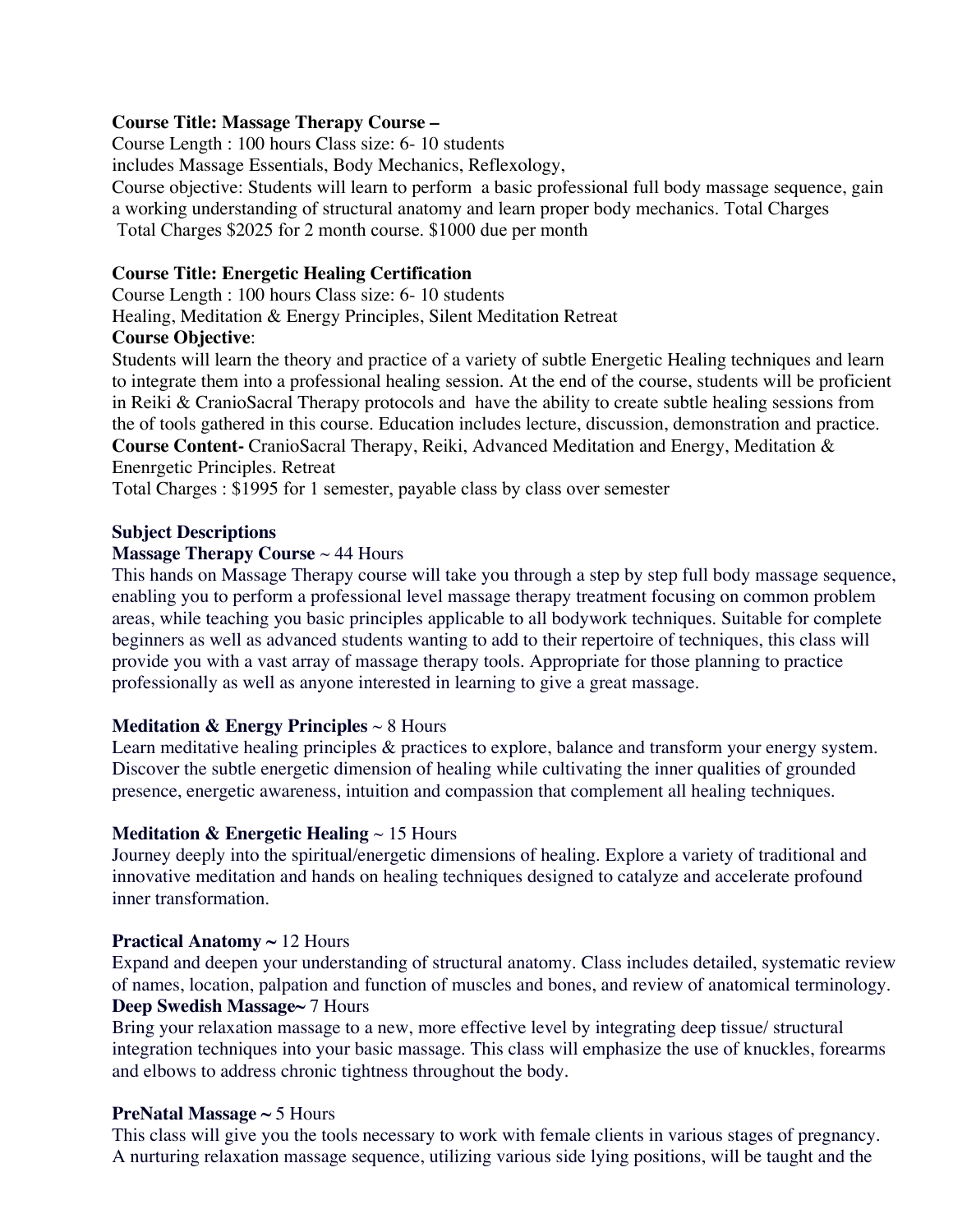specific needs of pregnant clients will be addressed. You will also learn to maintain flow and proper body mechanics while your client frequently changes position as is common during pregnancy.

#### **Sound Healing**  $\sim$  **5 Hours**

Learn to use vocal and instrumental Sound Healing techniques, as well as toning and meditation to facilitate multi-dimensional healing and expanded states of awareness in yourself and others. Explore the transformational power of Sound and it's effectiveness as a healing modality.

#### **Deep Tissue Massage** ~ 42 Hours

Learn Deep Tissue Massage techniques specifically designed to release the core patterns underlying chronic structural tension. Master strokes and strategies to work deeply and effectively in common problem areas without strain. In depth study of Anatomy is included.

#### **Business for Massage Therapists** ~ 6 Hours

Learn the skills necessary to create a successful career as a Massage Therapist. This class will provide information and guidance to help you navigate the various aspects of the massage therapy business. Topics covered include employment opportunities, establishing and running a private practice, advertising and promotion, leasing an office, insurance and legal issues, business ethics, social media, professional protocols, resumes, interviewing, record and book keeping, business plans and more.

#### **Ethics for Massage Therapists** ~ 6 Hours

In this class you will learn to professionally navigate the various ethical issues inherent in the therapeutic relationship. Topics covered include transference & counter transference, professional boundaries, sexual issues, dual relationships, informed consent, scope of practice and much more. This class fulfills the Ethics class requirement for certification as a Massage Therapist

#### **Thai Massage** ~ 17 Hours

Rooted in Ayurvedic, Yogic and Buddhist traditions, Thai massage utilizes gentle rocking, stretching and rhythmic acupressure to deeply open, relax and invigorate the body. It increases range of motion and has a profound and unique healing effect on the recipient.

#### **Massage Essentials** ~ 39 Hours

Learn to perform an integrative blend of Swedish effleurage, friction, rocking, trigger points and acupressure techniques, culminating in a masterful full body massage. Focus on specific problem areas while cultivating the ability to discern the perfect depth of pressure. Dana shares her immense knowledge of the body in a way that is easily accessible for all levels of student and professional.

#### **Reflexology**  $\sim$  13 Hours

Foot Reflexology is a systemized approach to working the entire body through specific points in the foot. Foot Reflexology invokes deep relaxation and promotes healing in the muscles and organs. The modality is a wonderful addition to any bodywork treatment or can be practiced as a separate modality is situations where full body massage is not indicated. Dana learned Reflexology from her grandmother as a teenager and she brings a deep wisdom and understanding to her teaching.

#### **Body Mechanics ~** 9 Hours

Appropriate body alignment and the skilled use of your own body is crucial to both performing effective work on your client and insuring your longevity as a practitioner. This class will teach you to use your fists, forearms and elbows to work smarter rather than harder to insure a safe and injury free career. This class will facilitate a quantum improvement in the ease and quality of your work.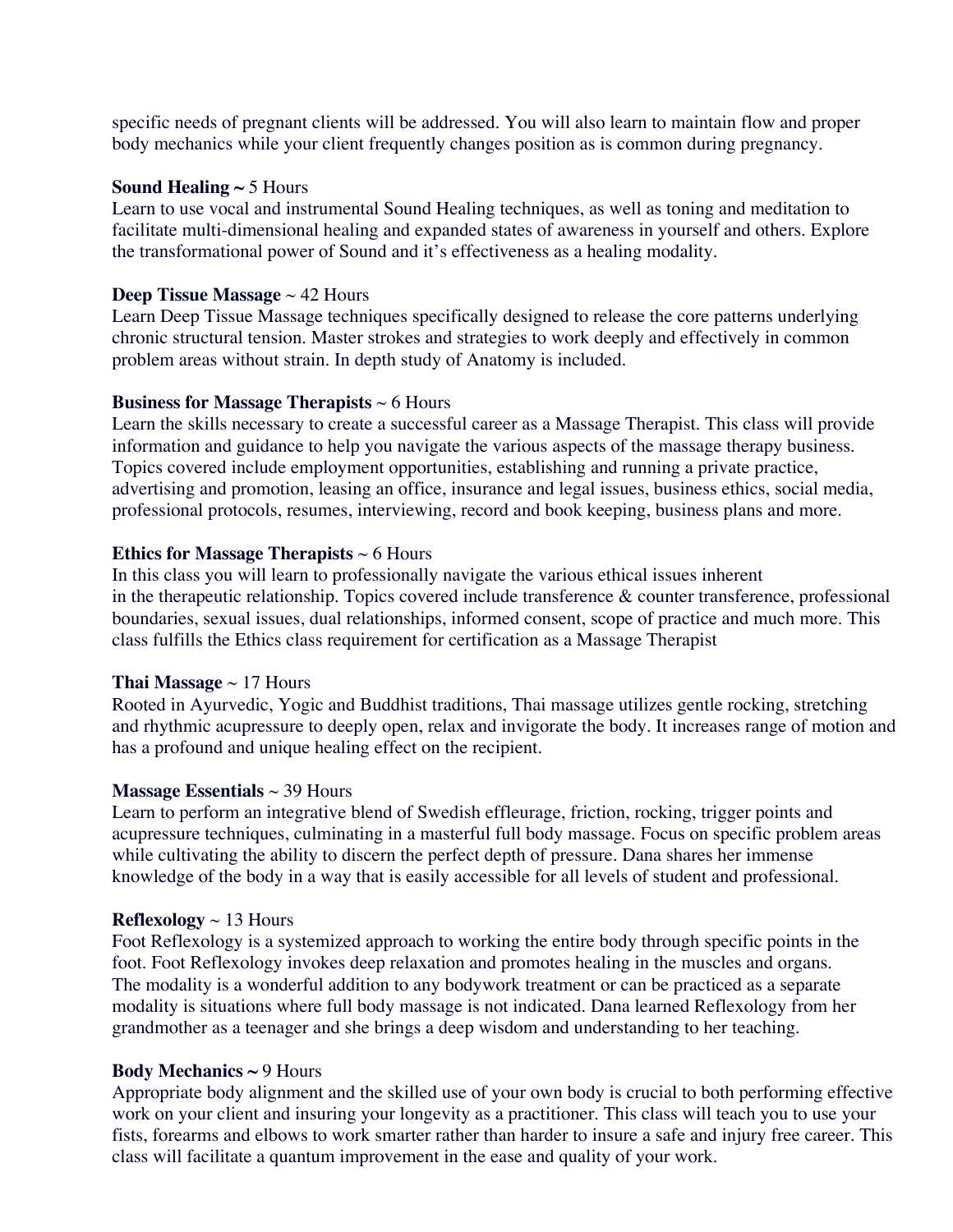#### **Hot Stone Massage** ~ 17 Hours

Learn to utilize powerful hot and cool stone massage techniques in conjunction with Swedish and Deep Tissue Massage. Hot Stone Massage releases tension, accelerates healing, increases circulation and allows you to work deeply with minimum effort.

#### **Myofascial Release** ~ 16 Hours

Myofascial Release is a gentle yet profoundly powerful bodywork technique for resolving pain and restriction of motion in the body. Learn how to detect and release fascial adhesions that that are often the cause of chronic pain and tension that does not respond to other forms of massage.

#### **Cranio-Sacral Therapy** ~ 28 Hours

Cranio-sacral Therapy consists of gentle, hands-on techniques to address the restrictions that impede the balanced functioning of the cranio-sacral system. Craniosacral Therapy promotes the circulation of cerebral spinal fluid (CSF) in the cranium and the spine, positively influencing the central nervous system, which plays a vital role in every aspect of life.

#### **Advanced Neck Work** ~ 12 Hours

Deepen your understanding and ability to work effectively and safely with the complex system of the neck. In this class you will exponentially expand your comfort level with neck work and learn release techniques to address both superficial and deep structure of the neck.

#### **Reiki Certification ~** 15 Hours

Reiki is a gentle hands on healing technique that helps restore the body to its natural state of balance while harmonizing the physical, emotional and spiritual aspects of the recipient

#### **Tui -Na ~ 12 Hours**

Tui - Na (pronounced "tway-na") is a Chinese medical massage style usedto treat injuries, joint and muscle complaints and chronic stress-related disorders of the digestive, respiratory, circulatory, and reproductive systems. Tui - Na makes use of rhythmic compression along the energy channels of the body as well as traction, kneading, pulling, rolling, pressing, shaking and manipulation techniques to stimulate the acupressure points and establish a harmonious flow of energy throughout the body. Tui Na acts to reduce pain, stimulate the immune system, and generate a deep sense of relaxation.

#### **NeuroMuscular Therapy ~** 28 Hours

Neuromuscular therapy is a comprehensive approach to soft tissue manipulation that consists of alternating levels of concentrated pressure on the areas of muscle spasm. Also known as Trigger Point Release, it is widely recognized as one of the most effective techniques for alleviating pain due to soft tissue imbalance or injury. This class will teach you a variety of treatment protocols for addressing specific common conditions and dramatically increase your effectiveness in working with soft tissue dysfunction, pain and injuries.

#### **Anatomy, Physiology, Pathology, Kinesiology & Assessment** ~ 42 Hours

This class will cover organization of a massage session, visual, written and range of motion assessment and treatment planning; basic study of anatomy and physiology relevant to massage therapy; concepts of movement and joint, tendon and muscle function; medical terminology and common pathologies. This class is designed to cover the subjects required to prepare you for the MBLEX exam as well as provide a solid foundation of understanding of the body necessary for effective massage therapy.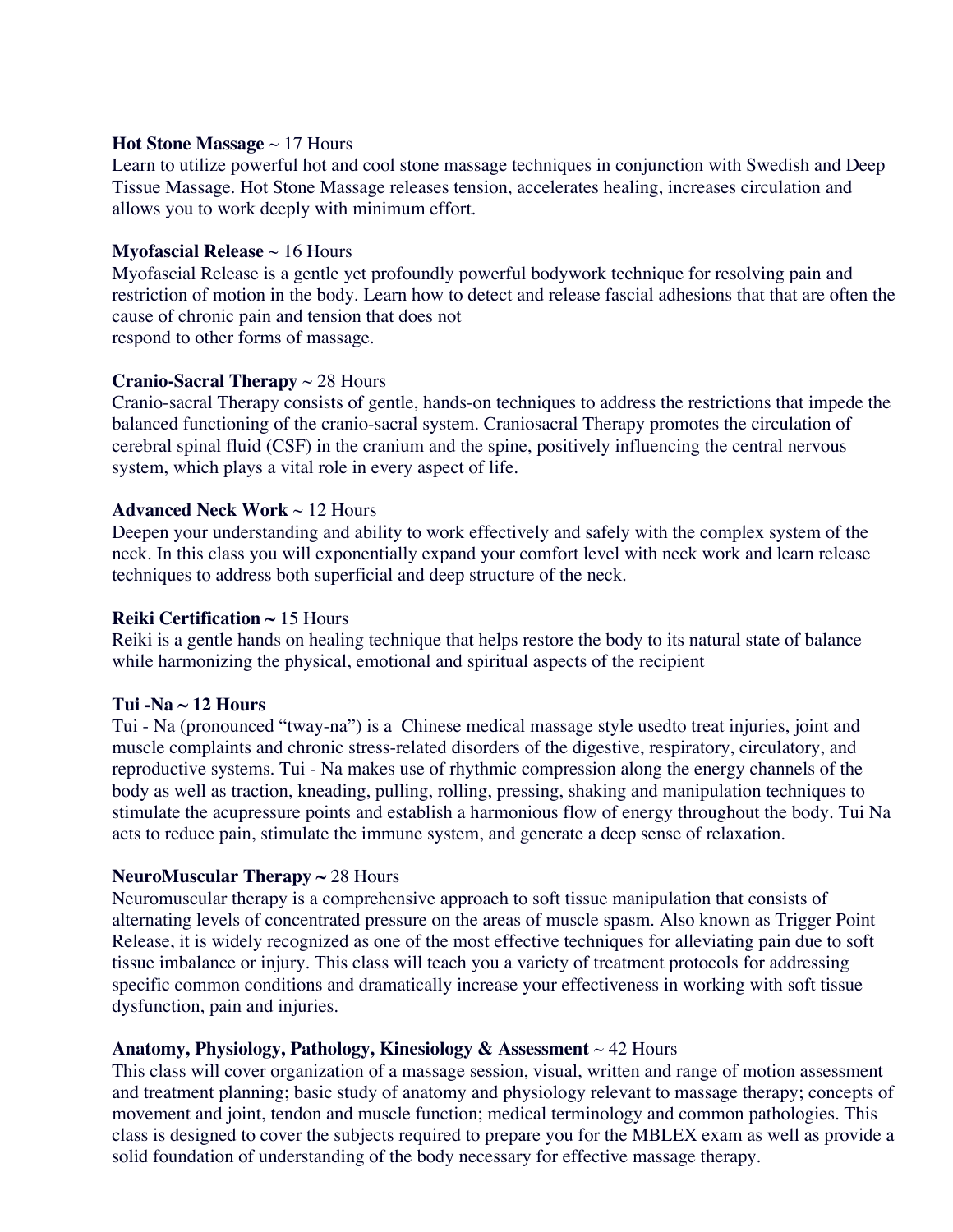#### **Silent Meditation Retreat ~** 30 Hours

At Diamond Light we recognize the value of spiritual practice and retreat as an indispensable component in the development of a seasoned healer. In an atmosphere of silence, solitude, meditation and healing, we will engage in a variety of intensive and ecstatic practices designed to free us from our habitual constrictions of identity, enabling us to merge with the Infinite and then re-emerge and resculpt our personal selves to more effectively serve our highest purpose.

#### **Hospice Massage 13- Hours**

The goal of this class is to provide students with an understanding of the special tactile needs of dying persons and to present skills, techniques and personal practices for adapting touch and massage into a dying person's care. These skills and practices will assist practitioners to provide a safe and effective touch session throughout a client's dying process; cultivate an understanding of serving as a member of a health care team; achieve more physical comfort at the bedside and clarify feelings concerning death, dying and grief. These teachings may also be incorporated into most bodywork modalities

#### **Chair Massage**

This class will incorporate strokes from a variety of modalities including Swedish, Acupressure and Deep Tissue massage to create a powerfully effective chair massage sequence that will enable you to work with clients in a wide variety of onsite settings. Performed with the client fully clothed, chair massage makes massage therapy accessible to many people who might not be comfortable with a table massage, thereby broadening your potential clientele

#### **Instructors:**

.

**Vajra Matusow, MA**, CMT. has over 40 years of experience practicing and teaching bodywork and healing. She has a Masters Degree in Somatic Psychology and is a licensed minister. She is the Founding Director of Diamond Light and has been the primary instructor since 1987.

**Larry Munn** has practiced bodywork since 2001, with a private practice in Berkeley and San Rafael. Larry specializes in NeuroMuscular Reprogramming and Advanced Soft and Deep Tissue protocols in his private practice. He is a well known and sought after anatomy instructor in Northern California. Larry teaches a broad range of Anatomy, Physiologiy, Pathology, Palpation, Kinesiology, Assessment and Exam Prep classes.

**Kevin Bashir Cates, LAc** is a Reiki teacher, licensed Acupuncturist, body worker and Sound Healer who blends 35 years of musical experience with ongoing exploration into the transformational potential of vocal and instrumental sound. He has been a Reiki Master and teacher for over 20 years and a sound healer all his life. His specialty is in using sound healing, Reiki and subtle energy awareness to catalyze physical, emotional and spiritual expansion and healing.

**Patricia Nuovo, LMT**, was formerly a stockbroker and excelled in the financial world. She co-founded a holistic wellness center where she taught business ethics and abundance for 15 years. Patty is a Naturopath, massage therapist, business ethics coach, seminar leader and author of the eBooks: Soul Accounting: The Power of Money and Emotions and Solving the Riddle of the Money Mind. Patty teaches business, ethics and abundance across the US and Canada

**Graham Quigley MS, L.AC, Dipl. O.M.** has studied Chinese Medicine and Asian Bodywork since 2000. He received his Masters in Traditional Chinese Medicine from the Acamdemy of Chinese Culture & Health Sciences. Graham also teaches at the Acupuncture & Integrative Medicine College in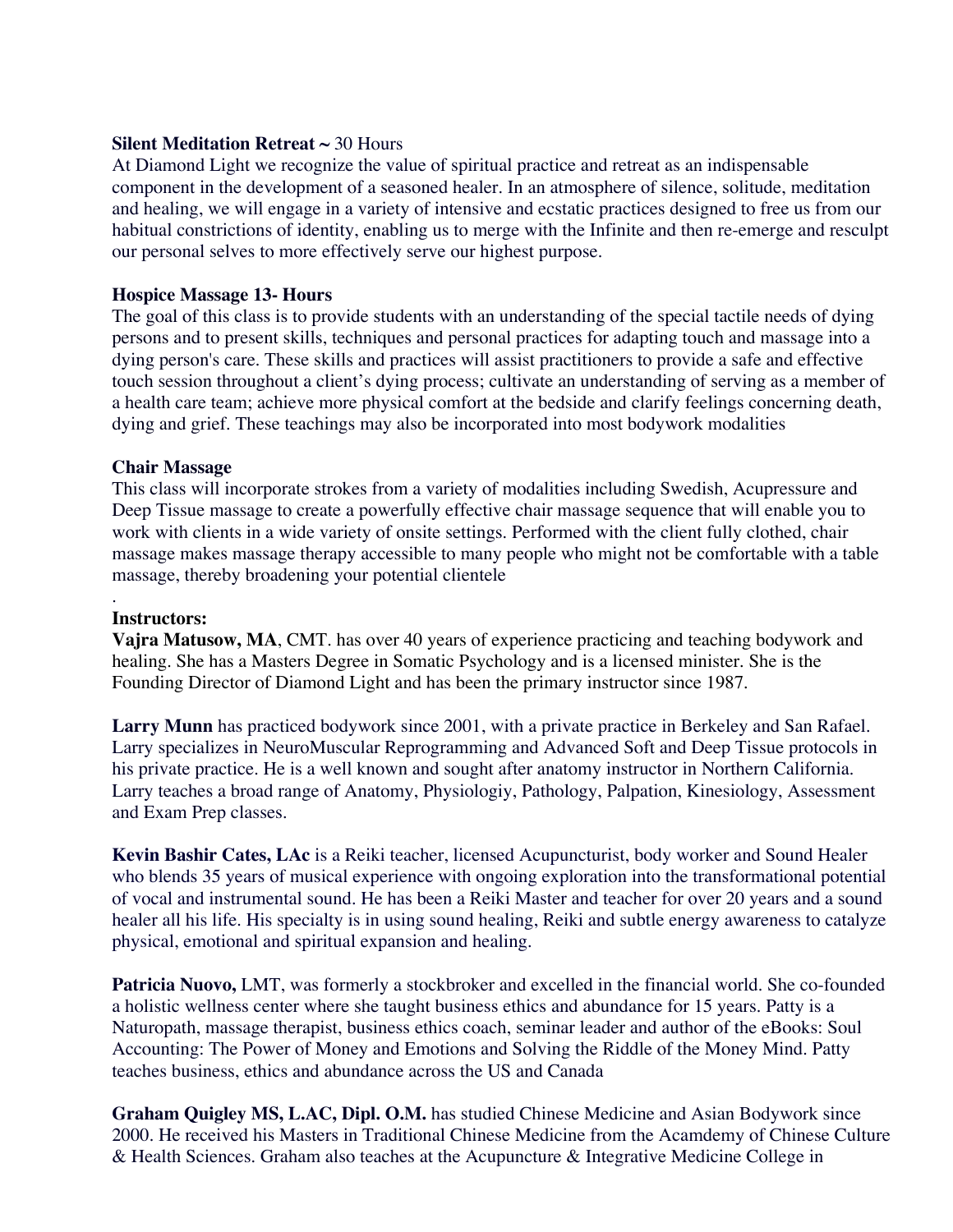Berkeley, at ACCHS in Oakland and at Five Branches University in San Jose. He maintains a private practice in Oakland where he offers Tui Na, Acupuncture and Herbology.

**Dana Rose Arevalo, MBW, CMP**, is a third generation healer. Her grandmother was a massage therapist and infused in her a sense of trust and healing that sets the tone in her practice and her warm and supportive teaching style. Dana has studied and teaches a wide variety of modalities including Myofascial Release, NMR, Advanced Neck Work, Acupressure and more. She has been in private practice since 1987 and teaching since1995.

**Devon Carter CMT** has 35+ years experience in Mind/Body/Spirit integration both as a teacher and in private practice. Devon has a BA in Dance and is a graduate of the Massage Institute, the Acupressure Institute, the Milne Institute, the Upledger Institute, the Deep Coaching Institute and the Leadership Embodiment Institute. Her vision is to encourage positive change through inspiring others to embody their souls purpose and manifest it in the world.

**Ruben Rocha,** , has provided on-site chair massage for corporate clients throughout Marin County for many years and currently manages the Chair Massage booth at Elephant Pharmacy and maintains a private massage practice

**Tim Holt, CMT,** became certified in massage in 1987. Tim teaches Deep Tissue Massage and maintains a private bodywork practice that focuses on injury rehabilitation utilizing Deep Tissue techniques from orthopedic, sports and restorative massage modalities as well as a specializing in Shiatsu and Thai Massage. He has lived, studied and practiced bodywork in Thailand and Japan. Tim is among the most experienced and highly respected massage instructors in the Bay Area.

# **CANCELLATION & REFUND POLICY FOR TUITION AND OTHER FEES CANCELLATION** :

A Student may terminate enrollment in person or by mailing such notice by Certified Mail. The effective date of cancellation is the date postmarked. Any refunds due will be made by the school within 30 days. The school's refund policy is described below and in the enrollment agreement. .Student has the right to cancel the enrollment agreement and obtain a refund of charges paid through attendance at thefirst class session or the seventh day after enrollment, whichever is later

# **NOTICE OF STUDENT RIGHTS:**

At the end of the cancellation period you also have the right to stop school at any time and you have the right to receive a refund for the part of the course not taken. If you have lost your contract, ask the school for a copy of the refund policy. See refund policy If the school closes before you graduate, you may be entitled to a refund Contact the:

Bureau for Private Postsecondary and Vocational Education

**P.O. Box 980818 West Sacramento,CA. 95798-0818** 

# **REFUND INFORMATION**

The student has a right to a full refund of all charges less the amount of \$100.00 for the registration fee if he/she cancels this agreement prior to or on the first day of instruction. or the 7th day after enrollment, whichever is later. In addition, the student may withdraw from a course after instruction has started a receive a pro rata refund for the unused portion of tuition and other refundable charges if he/she has completed less that 60% of the course. For example, if the student completes only 30 hours of a 100 hour course, and paid \$1,000.00 for tuition, the student would receive a refund of \$700.00. Refunds will be paid within 30 days of withdrawal.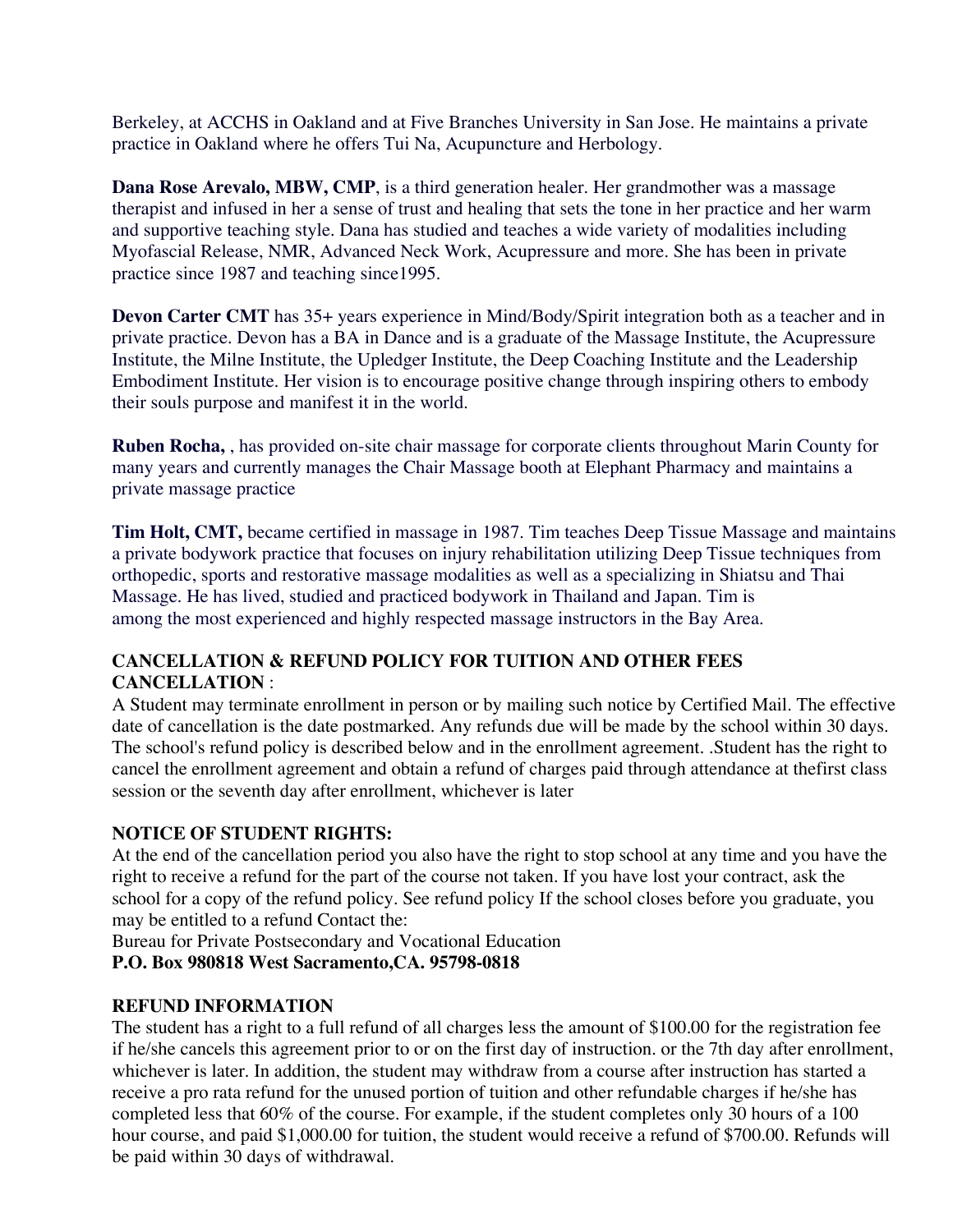. Student Tuition Recovery Fund Disclosures.

(a) A qualifying institution shall include the following statement on both its enrollment agreement and school catalog:

"The State of California established the Student Tuition Recovery Fund (STRF) to relieve or mitigate economic loss suffered by a student in an educational program at a qualifying institution, who is or was a California resident while enrolled, or was enrolled in a residency program, if the student enrolled in the institution, prepaid tuition, and suffered an economic loss. Unless relieved of the obligation to do so, you must pay the state-imposed assessment for the STRF, or it must be paid on your behalf, if you are a student in an educational program, who is a California resident, or are enrolled in a residency program, and prepay all or part of your tuition.You are not eligible for protection from the STRF and you are not required to pay the STRF assessment, if you are not a California resident, or are not enrolled in a residency program."

"It is important that you keep copies of your enrollment agreement, financial aid documents, receipts, or any other information that documents the amount paid to the school. Questions regarding the STRF may be directed to the Bureau for Private Postsecondary Education, 1747 N. Market BLVD. Ste 225, Sacramento, CA 95834 (916) 431-6959 or (888) 370-7589.To be eligible for STRF, you must be a California resident or enrolled in a residency program, prepaid tuition, paid or deemed to have paid the STRF assessment, and suffered an economic loss as a result of any of the following:

1. The institution, a location of the institution, or an educational program offered by the institution was closed or discontinued, and you did not choose to participate in a teach-out plan approved by the Bureau or did not complete a chosen teach-out plan approved by the Bureau.

2. You were enrolled at an institution or a location of the institution within the 120 day period before the closure of the institution or location of the institution, or were enrolled in an educational program within the 120 day period before the program was discontinued.

3. You were enrolled at an institution or a location of the institution more than 120 days before the closure of the institution or location of the institution, in an educational program offered by the institution as to which the Bureau determined there was a significant decline in the quality or value of the program more than 120 days before closure.

4. The institution has been ordered to pay a refund by the Bureau but has failed to do so.

5. The institution has failed to pay or reimburse loan proceeds under a federal student loan program as required by law, or has failed to pay or reimburse proceeds received by the institution in excess of tuition and other costs.

6. You have been awarded restitution, a refund, or other monetary award by an arbitrator or court, based on a violation of this chapter by an institution or representative of an institution, but have been unable to collect the award from the institution.

7. You sought legal counsel that resulted in the cancellation of one or more of your student loans and have an invoice for services rendered and evidence of the cancellation of the student loan or loans. To qualify for STRF reimbursement, the application must be received within four (4) years from the date of the action or event that made the student eligible for recovery from STRF.

A student whose loan is revived by a loan holder or debt collector after a period of noncollection may, at any time, file a written application for recovery from STRF for the debt that would have otherwise been eligible for recovery. If it has been more than four (4) years since the action or event that made the student eligible, the student must have filed a written application for recovery within the original four (4) year period, unless the period has been extended by another act of law.

However, no claim can be paid to any student without a social security number or a taxpayer identification number."Note: Authority cited: Sections 94803, 94877 and 94923, Education Code. Reference: Section 94923, 94924 and 94925, Education Code.